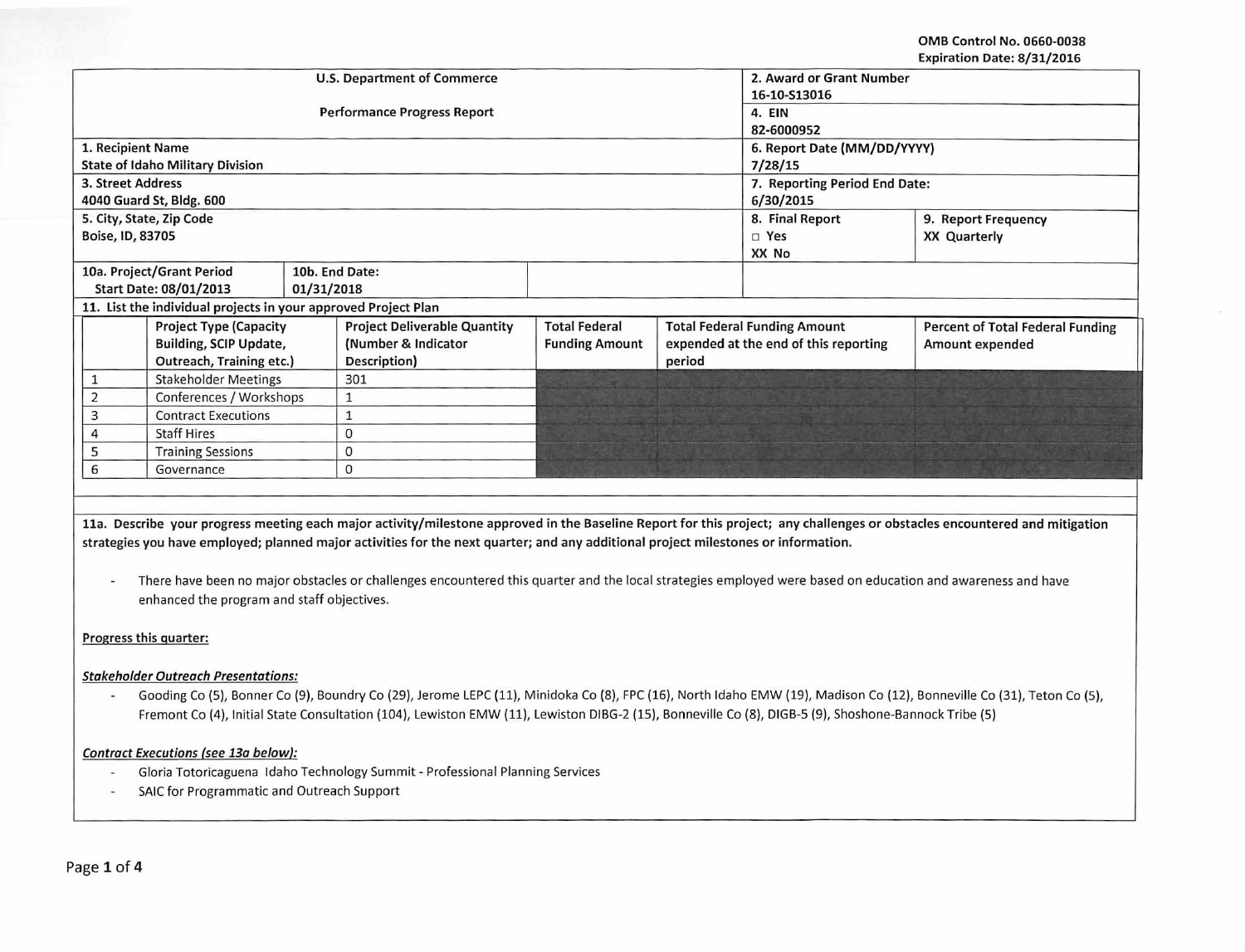### Staff Hires:

- None

### Conferences/Workshops:

#### Planned activities for the next guarter:

- Data Collection Outreach Activates
- FirstNet Education Outreach
- Idaho FirstNet Planning Committee governance meeting- TBD in September 2015
- Continue working with eastern Idaho jurisdictions currently operating LMR systems within Band 14. Facilitate discussions with FirstNet legal team to identify potential funding to assist with the migration
- Prepare for Initial Data Submission

# - Milestones:

- Completed Initial Consultation
- Increased level of outreach and outreach products
- Increased Tribal outreach
- Submitted Baseline Expenditure Program (BEP) and Match Proportionality Waiver request

11b. If the project team anticipates requesting any changes to the approved Baseline Report in the next quarter, describe those below. Note that any substantive changes to the Baseline Report must be approved by the Department of Commerce before implementation.

Phase II baseline being prepared for submission. Substantive changes will require approval from Dept. of Commerce

11c. Provide any other information that would be useful to NTIA as it assesses this project's progress.

11d. Describe any success stories or best practices you have identified. Please be as specific as possible.

- Initial Outreach interactions have been well received and positive. FirstNet is becoming more familiar with the groups we encounter and the information presented is highly accepted as positive and beneficial.

### 12. Personnel

12a. If the project is not fully staffed, describe how any lack of staffing may impact the project's time line and when the project will be fully staffed.

12b. Staffing Table

| FTE %<br><b>Job Title</b> |      | <b>Project(s) Assigned</b>                      | <b>Change</b>   |
|---------------------------|------|-------------------------------------------------|-----------------|
| <b>Program Manager</b>    | 100% | Program Management                              | N/C             |
| <b>Program Assistant</b>  | 100% | <b>Outreach and Data Collection Coordinator</b> | <b>New Hire</b> |
| <b>Project Manager</b>    | 100% | <b>Project Management</b>                       | N/C             |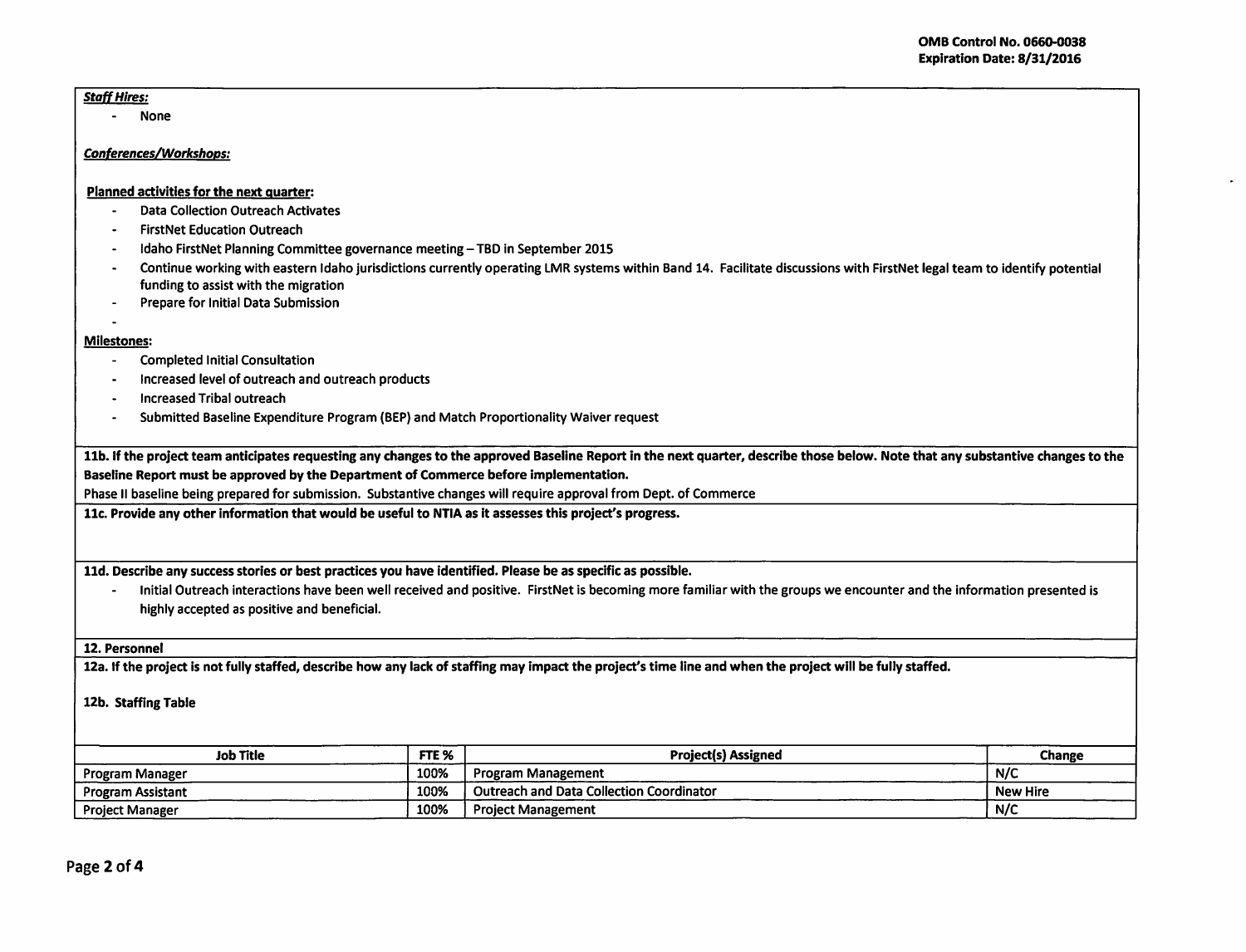|                                          | 13. Subcontracts (Vendors and/or Subrecipients)                                                                                                                                                 |                          |                            |                               |                   |                 |                                            |                                                 |                               |
|------------------------------------------|-------------------------------------------------------------------------------------------------------------------------------------------------------------------------------------------------|--------------------------|----------------------------|-------------------------------|-------------------|-----------------|--------------------------------------------|-------------------------------------------------|-------------------------------|
|                                          | Working with Idaho Department of Administration and Idaho Department of Purchasing for a RFP for Outreach Services. Anticipate contract execution next Quarter.                                 |                          |                            |                               |                   |                 |                                            |                                                 |                               |
|                                          | 13a. Subcontracts Table - Include all subcontractors. The totals from this table must equal the "Subcontracts Total" in Question 14f.                                                           |                          |                            |                               |                   |                 |                                            |                                                 |                               |
| Name                                     | Subcontract<br>Purpose                                                                                                                                                                          | Type<br>(Vendor/Subrec.) | RFP/RFQ<br>Issued<br>(Y/N) | Contract<br>Executed<br>(Y/N) | <b>Start Date</b> | <b>End Date</b> | <b>Total Federal</b><br>Funds<br>Allocated | <b>Total Matching</b><br><b>Funds Allocated</b> | <b>Project and % Assigned</b> |
| Val Technologies                         | SLIGP and PSBAG<br>Consulting                                                                                                                                                                   | Vendor                   | N                          | Y                             | 7/1/14            | 8/13/14         | 2580.00                                    | $\mathbf 0$                                     |                               |
| Gloria<br>Totoricaguena                  | Idaho Technology<br>Summit -<br>Professional<br><b>Planning Services</b>                                                                                                                        | Vendor                   | N                          | Y                             | 10/1/14           | 6/6/15          | 20,000.00                                  | $\mathsf{O}\xspace$                             |                               |
| DePaul                                   | Personnel State<br>Contract                                                                                                                                                                     | Vendor                   | N                          | Y                             | 10/7/14           | N/C             | 1260.00                                    | $\mathsf{O}\xspace$                             |                               |
| Baney<br>Corporation                     | Conference Room<br>PSBAG meeting                                                                                                                                                                | Vendor                   | N                          | Y                             | 10/29/14          | 12/9/14         | 360.00                                     | $\mathbf 0$                                     |                               |
| Science<br>Applications<br>International | Professional<br>Planning, Outreach,<br>and Programmatic<br><b>Support Services</b>                                                                                                              | Vendor                   | Y                          | Y                             | 6/1/2015          |                 | 184,997.42                                 | $\mathbf 0$                                     |                               |
|                                          |                                                                                                                                                                                                 |                          |                            |                               |                   |                 |                                            |                                                 |                               |
|                                          |                                                                                                                                                                                                 |                          |                            | Add Row                       | Remove Row        |                 |                                            |                                                 |                               |
|                                          |                                                                                                                                                                                                 |                          |                            |                               |                   |                 |                                            |                                                 |                               |
|                                          |                                                                                                                                                                                                 |                          |                            |                               |                   |                 |                                            |                                                 |                               |
|                                          | 13b. Describe any challenges encountered with vendors and/or subrecipients. Idaho has no subrecipients.                                                                                         |                          |                            |                               |                   |                 |                                            |                                                 |                               |
| 14. Budget Worksheet                     |                                                                                                                                                                                                 |                          |                            |                               |                   |                 |                                            |                                                 |                               |
|                                          | Columns 2, 3 and 4 must match your current project budget for the entire award, which is the SF-424A on file.<br>Only list matching funds that the Department of Commerce has already approved. |                          |                            |                               |                   |                 |                                            |                                                 |                               |